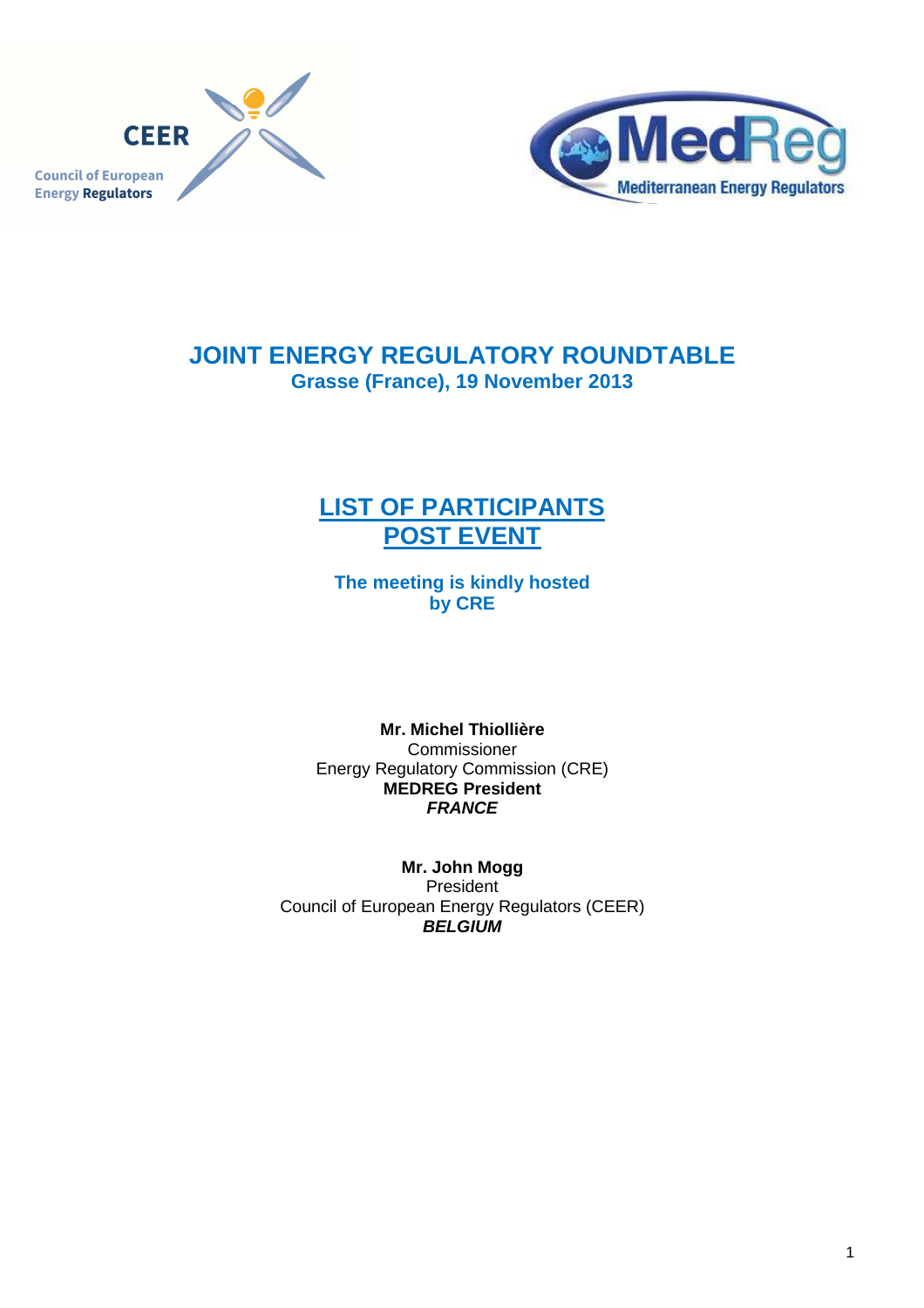# **Speakers and Moderators**

# **Ms. Amel Bouali**

Legal manager Regulatory Commission for Electricity and Gas(CREG) **ALGERIA** 

# **Mr. Dietmar Preinstorfer**

Head of International Relations E-Control **AUSTRIA** 

**Mr. Tomislav Jureković** President of the Board of Commissioners Croatian Energy Regulatory Agency (HERA) **CROATIA** 

# **Mr. Hafez El-Salmawy**

Managing Director Egyptian Electric Utility and Consumer Protection Regulatory Agency (EGYPTERA) **MEDREG Vice-president EGYPT**

#### **Mr. Tareq Emtairah**

Executive Director Regional Center for Renewable Energy and Energy Efficiency (RCREEE) **EGYPT** 

> **Mr. Hassan Abaach**  Electricity Engineer Observatoire Méditerranéen de l'Energie (OME) **FRANCE**

# **Mr. Pierre Bornard**

Vice-President Med-TSO, ENTSO-E **FRANCE** 

**Ms. Nadia Horstmann**  Head of International Coordination Energy Section Federal Network Agency (BNetzA) **GERMANY**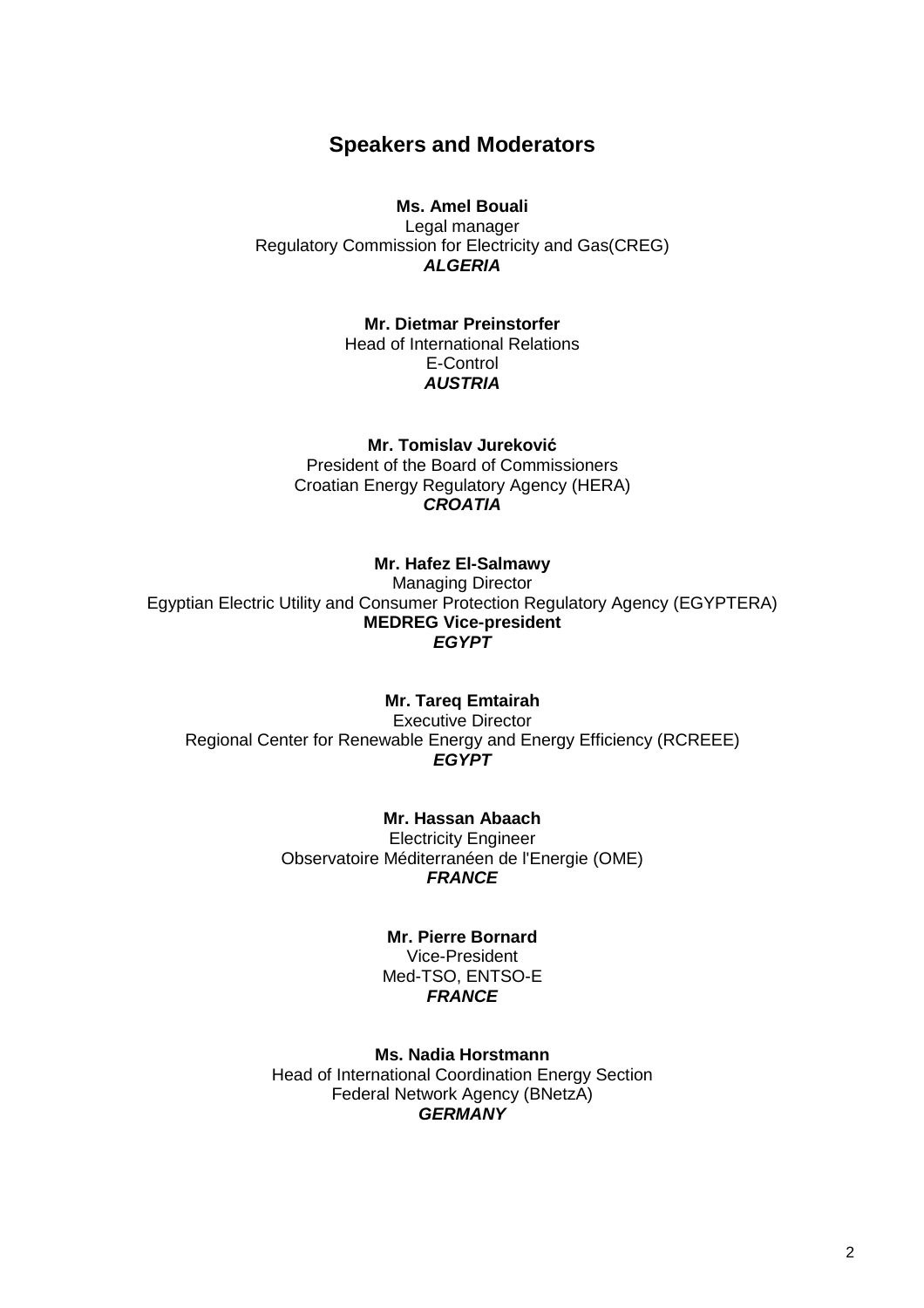**Ms. Aikaterini Sardi**  Head of International Affairs Regulatory Authority for Energy (RAE) **GREECE** 

# **Mr. Garrett Blaney**

**Commissioner** Commission for Energy Regulation (CER) **IRELAND** 

**Mr. Luigi Carbone Commissioner** The Regulatory Authority for Electricity and Gas (AEEG) **MEDREG Permanent Vice-president ITALY** 

**Mr. Fazil Şenel** Board Member of EMRA and MEDREG Gas WG Chair Energy Market Regulatory Authority (EMRA) **MEDREG Vice-president TURKEY** 

> **Mr. Alberto Ponti**  Managing Director Société Générale **UK**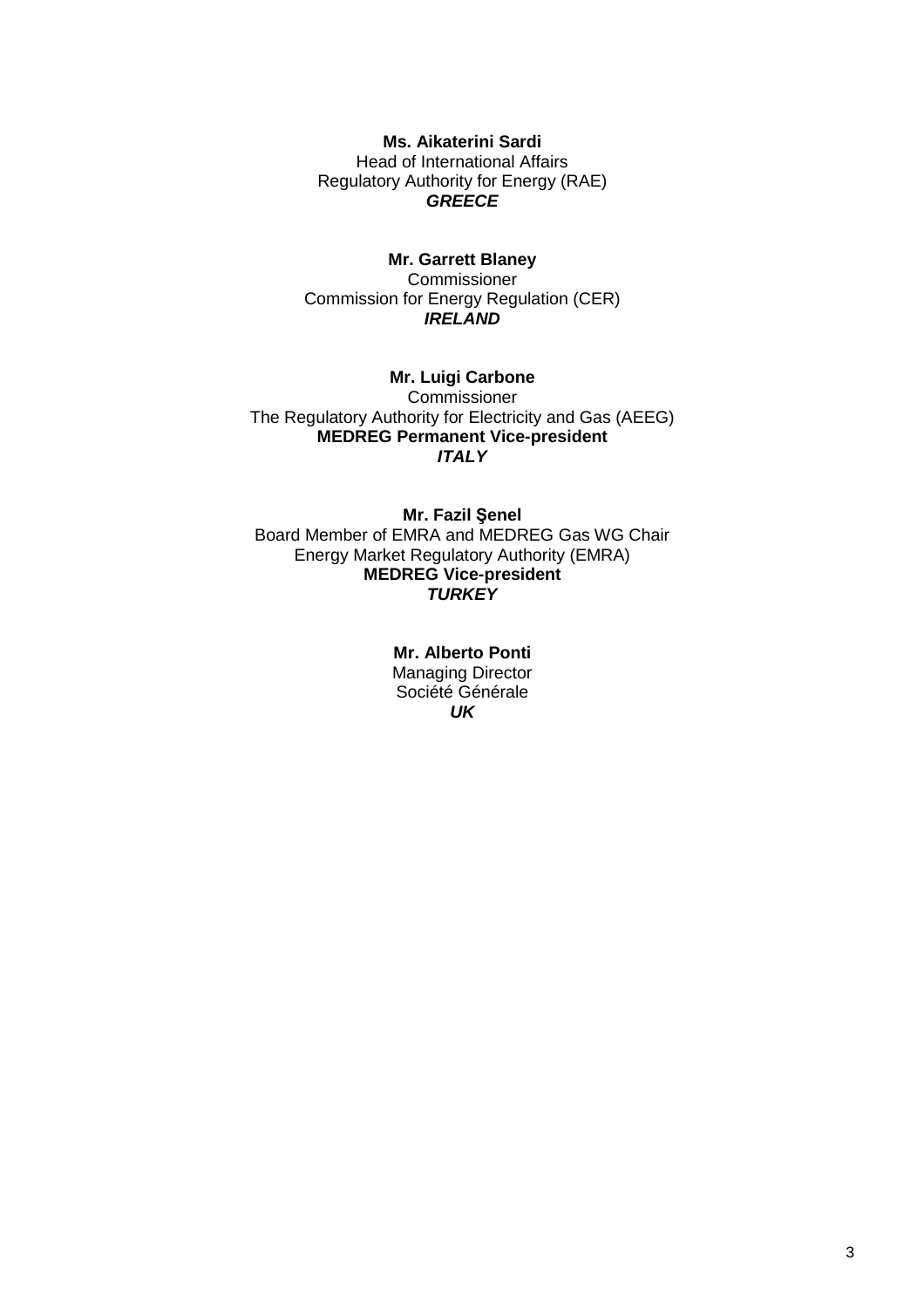# **Participants**

## **Ms. Amina Saidani**  Head of Communication Department Algerian Authority of Hydrocarbon Regulatory (ARH) **ALGERIA**

#### **Ms. Karima Mededjel**

Communication Manager Regulatory Commission for Electricity and Gas(CREG) **ALGERIA** 

# **Mr. Nadjib Otmane**  President Regulatory Commission for Electricity and Gas(CREG) **ALGERIA**

# **Mr. Mirsa Salkic**

Commissioner State Electricity Regulatory Commission (SERC) **BOSNIA AND HERZEGOVINA** 

# **Ms. Mai El-Ashmawy**

Head of Communication Egyptian Electric Utility and Consumer Protection Regulatory Agency (EGYPTERA) **EGYPT**

> **Ms. Marlène Doury** Policy Officer Regulatory Commission of Energy (CRE) **FRANCE**

#### **Ms. Sabine Hinz**

Policy Officer Regulatory Commission of Energy (CRE) **FRANCE** 

**Mr. Philippe Raillon**  Director of International Relations Regulatory Commission of Energy (CRE) **FRANCE**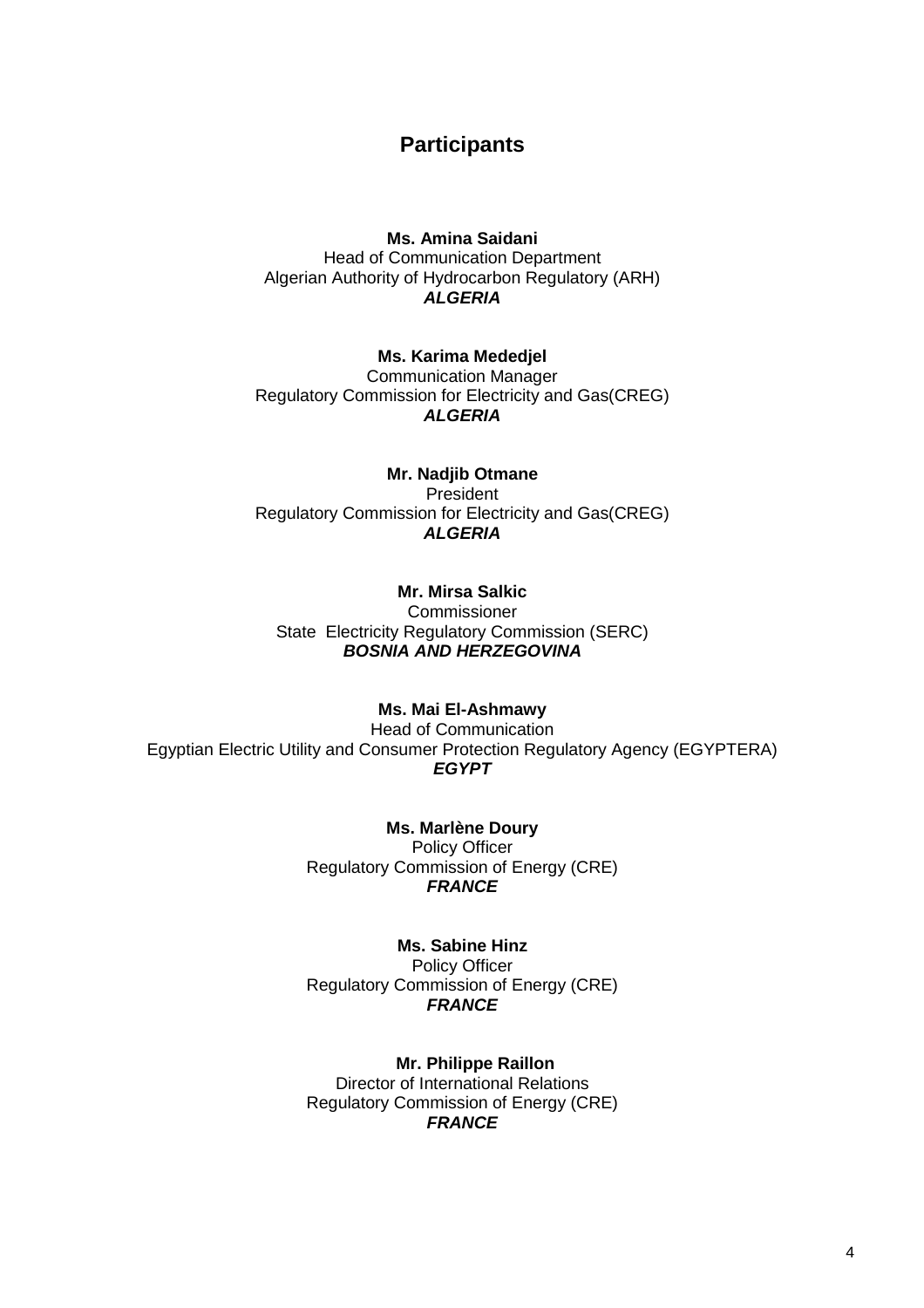**Ms. Nurit Felter-Eitan**  Authority Secretary & Spokeswoman PUA **ISRAEL** 

### **Ms. Orit Farkash Hacohen**  General Legal Counsel **PUA ISRAEL**

**Mr. Nicolò Di Gaetano**  Authority for Electricity and Gas (AEEG) **ITALY** 

### **Mr. Roberto Malaman**

Director – Consumer Affairs Authority for Electricity and Gas (AEEG) **ITALY** 

#### **Mr. Vito Pastore**

Commissioner Assistant Authority for Electricity and Gas (AEEG) **ITALY** 

### **Mr. Alessandro Ortis**  Honour President of MEDREG MEDREG **ITALY**

**Mr. Sufian Al-Bataineh**  Technical Director Electricity Regulatory Commission (ERC) **JORDAN** 

#### **Mr. Idris Alfassi**

**Consultant** Ministry of Electricity **LIBYA** 

**Mr. Abdurazzag Ben Nuba**  Manager of International Cooperation Ministry of Electricity **LIBYA**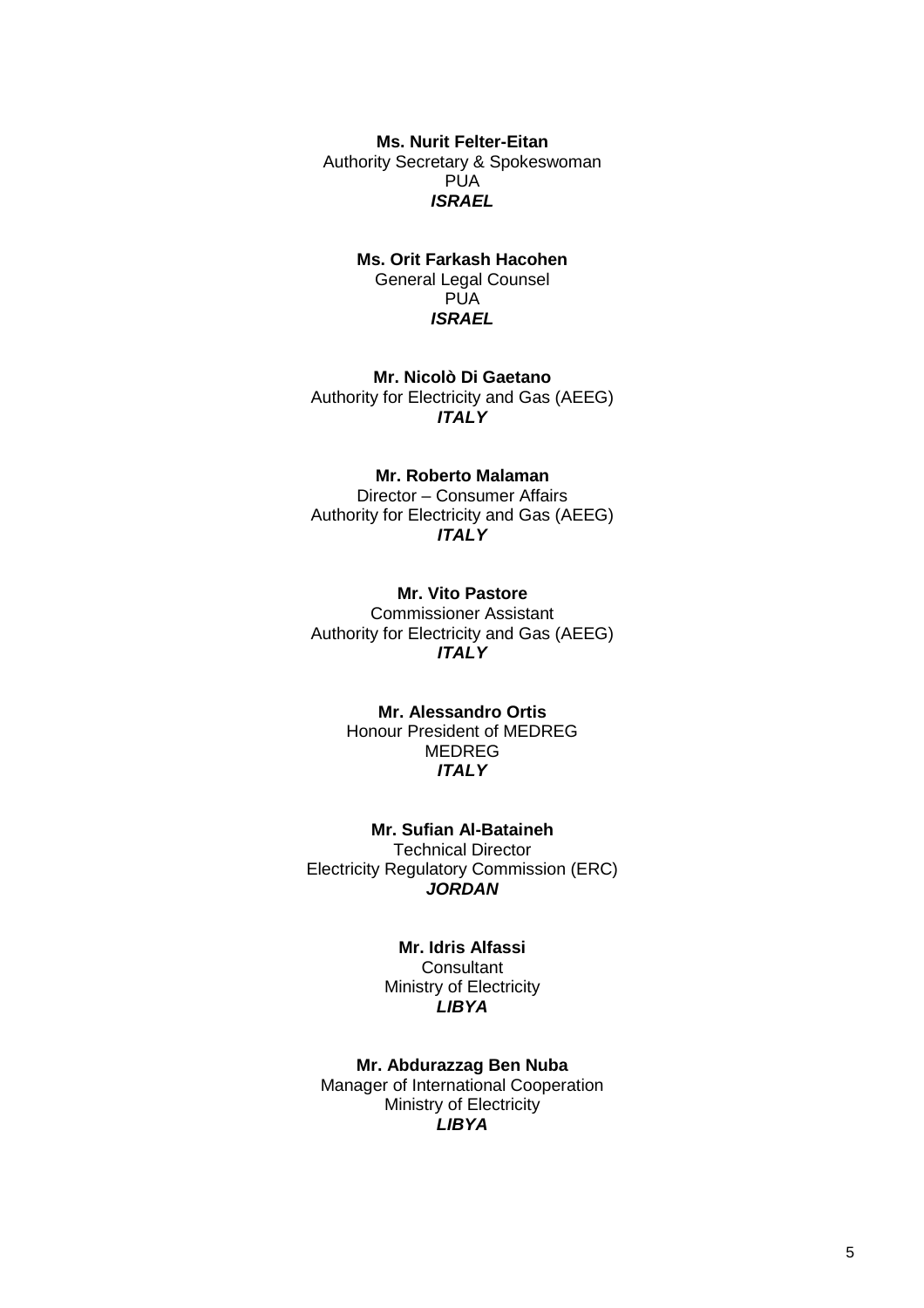**Mr. Mohamed Ekhalat** 

Electricity Ministry Undersecretary Ministry of Electricity **LIBYA** 

## **Mr. André Buttigieg**

Senior legal officer Malta Resources Authority (MRA) **MALTA** 

# **Ms. Cristina Correia de Barros**

Expert - Tariff and Price department ERSE – Entidade Reguladora dos Serviços Energéticos (Portuguese Energy Regulator) **PORTUGAL** 

#### **Mr. Luis Jesus Sánchez de Tembleque**

Director of Electric Energy Department National Authority for Markets and Competition (CNMC) **SPAIN** 

#### **Ms. Nuria Alonso-Borrego**

Communication Officer National Authority for Markets and Competition (CNMC) **SPAIN** 

### **Mr. Seyit Ali Dastan**  Energy Expert Energy Market Regulatory Authority (EMRA) **TURKEY**

**Mr. Gulefsan Demirbas**  Head of Department Energy Market Regulatory Authority (EMRA) **TURKEY**

**Mr. Gökhan Efe**  Group Head Energy Market Regulatory Authority (EMRA) **TURKEY** 

**Mr. Zekeriya Goksenli**  Board Member Energy Market Regulatory Authority (EMRA) **TURKEY**